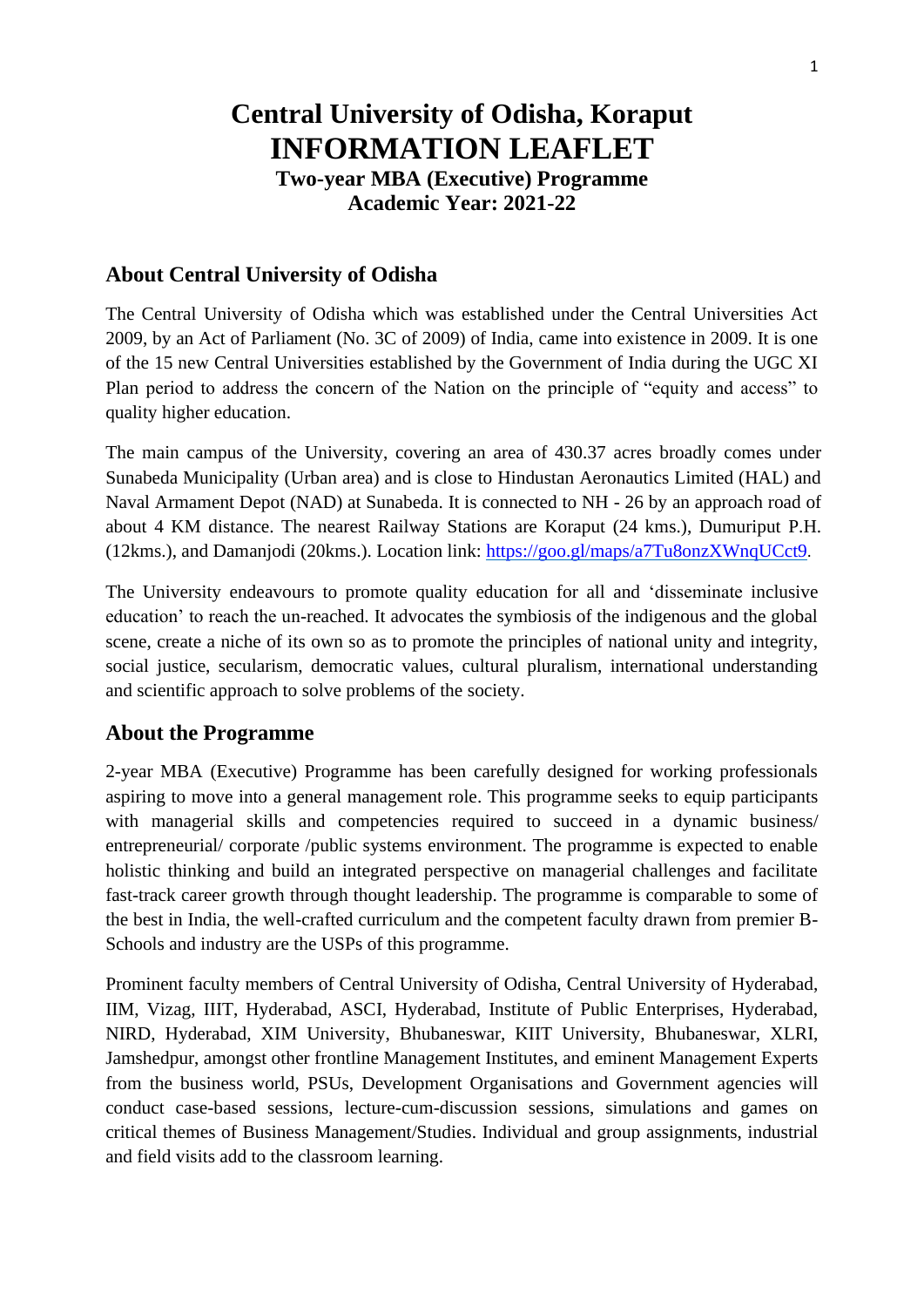## **Uniqueness of the Programme**

This programme is unique in many ways, as this is the first programme in this region, launched by the Central University of Odisha to cater to the needs of the working professionals by way of enabling them to obtain a Master's Degree in Management. The programme is modelled in a flexible manner so that the participants can get a degree by staying at their place of work/ posting, and attending classes in a hybrid mode, whether physical or virtual. Project work and presentations comprise the core of learning and application. Designated faculty members will guide the participants.

# **Programme Duration**

The duration of the programme consists of 04 semesters (02 years).

# **Classroom Interaction and Field-based Sessions**

Classes will be held on Saturdays, Sundays and other holidays during the late afternoons. Some evening sessions will be held on some working days. Holidays would also be used either for classroom sessions or field visits/industrial visits. Participation in seminars, group presentations, individual presentations, experiential learning, and exposure visits are encouraged and evaluated for grading purposes in line with the University requirement.

The programme shall be conducted in a blended mode as per the guidelines issued by UGC time to time (Online with face-to-face personal contact component). Face-to-face personal contact classes (PCPs)/ programmes will be conducted in the form of workshops, seminars, symposia, project work, library study, etc which shall be a mandatory component of the programme.

# **Eligibility Criteria**

- Candidates must hold a Bachelor's degree or equivalent from a recognized Institute/University etc, with minimum of 50% marks for UR/EWS, 45% for OBC (NCL)/PH and 40% for SC/ST.
- The candidates must have a minimum of one year of full-time work experience in a responsible managerial position in a PSU/ Central or State Government Undertakings/ Registered Company/ Industry/ Educational/ Research Institution/ Govt./ Quasi Govt./Autonomous Organization/ Private Company/Cooperatives/ Management Consortia/ Individual Entrepreneur etc.
- There is no age limit for admission in this programme. However, the candidate should be fit and healthy and be able to cope up with the academic rigour and long and intense spells of learning and application.

# **Online Admission Registration procedure and Application Fee**

The candidates who want to apply for the MBA (Executive) programme have to log-into the University website [www.cuo.ac.in f](http://www.cuo.ac.in/)rom 11<sup>th</sup> October 2021 onwards. The closing date of the online application is  $10^{th}$  November 2021 (IST 05:00 PM). The application fee is Rs.1000/-( excluding service charges) to be paid online. The application/admission fee once paid shall not be refunded in any case.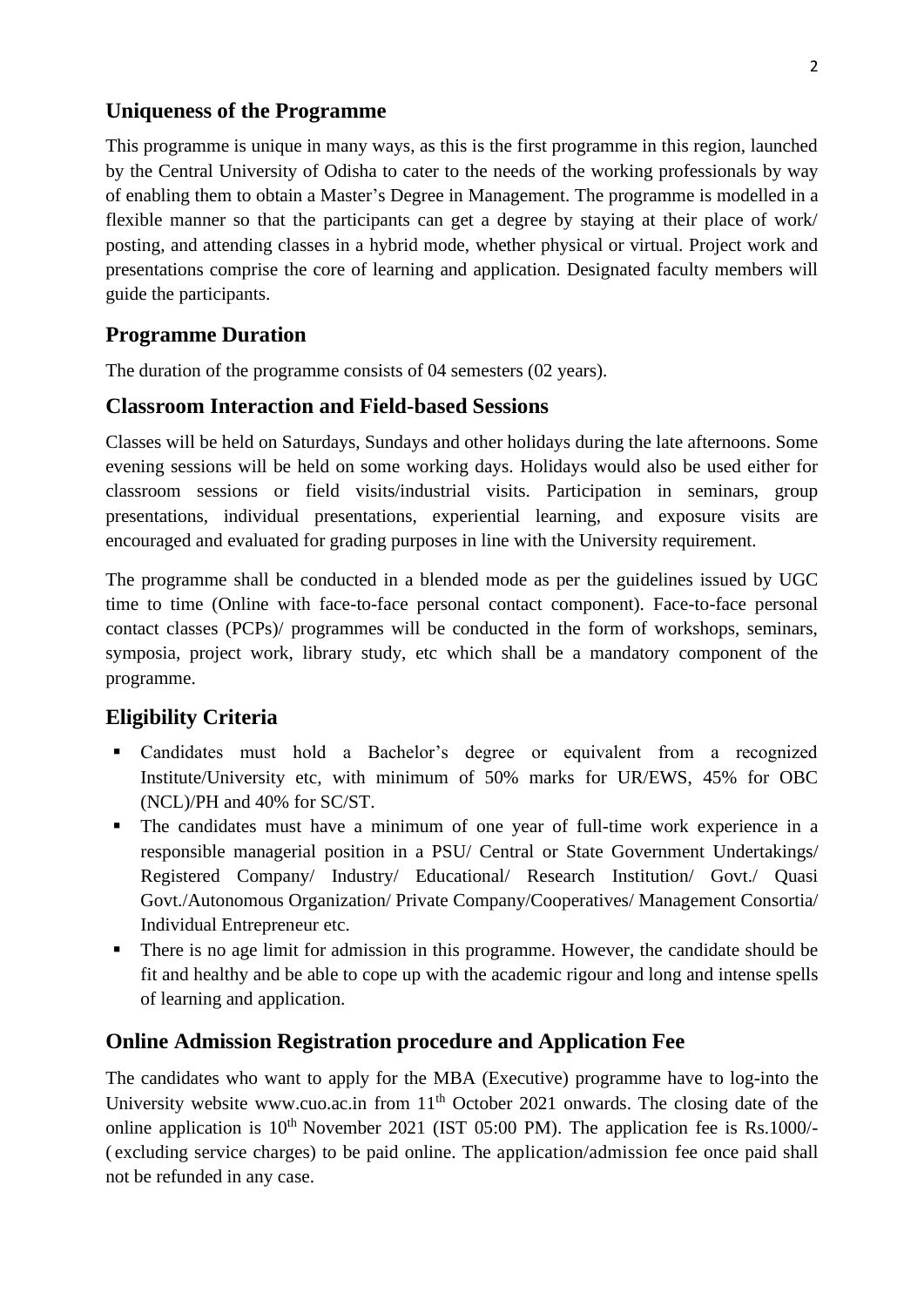## **Admission**

Candidates will be provisionally shortlisted for Personal Interview (PI) on the basis of Academic Merit. On the basis of academic merit of qualifying degree and applicable reservations, the candidates will be called in ratio of 1:3 for personal interview. The 70% weightage shall be for academic merit of qualifying degree and 30% weightage shall be to the performance in personal interview. Selection criteria/other admission policy with regard to academic merit will be the same as that followed for the admission of the regular MBA programme (as mentioned in the CUO prospectus 2021-22).

## **Attendance**

Each participant is mandatory to register a minimum of 75% attendance.

## **Reservations and Seat Allocation**

As per the norms of UGC and Government of India, reservations will be applicable for EWS/OBC (NCL)/SC/ST/PH etc. categories of candidates. However, if the seats remain vacant, the University will decide on seat allotment as it deems fit.

### **Number of Seats**

Total number of seats for the programme will be 40.

## **Programme Fee**

The total course fee for the two-year programme (four semesters) shall be Rs.3.2 lakh (three lakh twenty thousand rupees) @ of Rs. 80,000 per semester. No request for payment of fee through instalment shall be entertained under any circumstances. There is no provision for scholarship/freeship for this programme. The course/semester fee is non-refundable.

#### **Syllabus Structure**

#### **Semester-I**

Management Principles and Organization Behaviour, Productions and Operations Management, Statistics for Managers, Financial Accounting and Reporting, Managerial Economics, Business and Economic Environment, Management Information Systems, Corporate Communications Workshop.

#### **Semester-II**

Entrepreneurship Development, Financial Management, Human Resource Management, Research Methodology, Marketing Management, Cost and Management Accounting, India Towards Self Reliance (Field Work/Visit).

#### **Semester-III**

International Business, Business Ethics and Legal Aspects of Business, E1, E2, E3, E4, Summer Internship Project.

#### **Semester-IV**

Business Policy and Strategic Management, E1, E2, E3, E4, and Dissertation.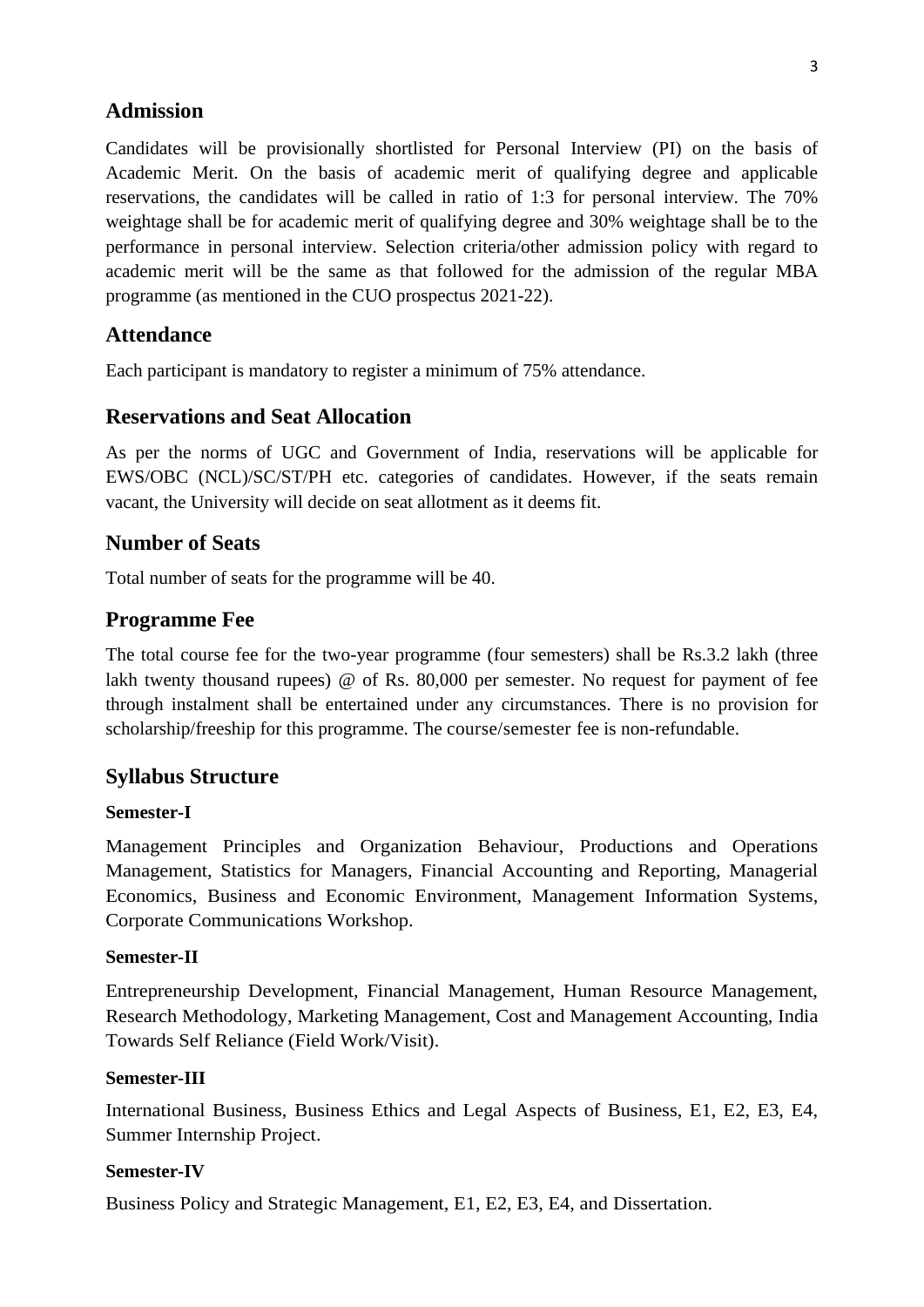#### **Specialization Courses**

#### **Semester – III**

**Human Resources Management:** Organizational Change and Effectiveness, Industrial Relations Management, Labour Legislation and Administration, Training and Development.

**Financial Management:** Financial Services Management, Security Analysis & Portfolio Management, Advanced Financial Management, Financial Markets and Institutions.

**Marketing Management:** Consumer Behaviour, Personal Selling & Sales Management, Integrated Marketing Communications, Distribution and Retail Management.

**Operations Management:** Materials Management, Strategic Operations Management, Business Model Simulation, Project and Quality Management.

#### **Semester – IV**

**Human Resources Management:** Human Resource Planning & Development, International Human Resources Management, Performance Management, Strategic Human Resource Management.

**Financial Management:** Tax Management & Practices, Derivatives and Risk Management, International Finance, Banking & Financial Institutions.

**Marketing Management:** Services Marketing, Customer Relationship Management, Product & Brand Management, International Marketing & Virtual Marketing.

**Operations Management**: Management of Technology and Innovation, Service Operations Management, Supply Chain Management, Total Quality Management, Industry 4.0.

## **Assessment and Evaluation Procedure**

The final result in each course is calculated on the basis of continuous assessment and performance in the end semester examination. The evaluation system in a semester shall consist of two components, viz. Continuous Internal Evaluation (CIE) and End Semester Examination (ESE). Students have to attend three mid-semester examinations per semester in each course, out of which the best of two shall be considered for the purpose of calculating the result of continuous assessment. The detailed information related to examination and its procedure of this programme may be obtained from the Office of the Coordinator/ HoD of the Department of Business Management or from the Office of the Controller of Examinations.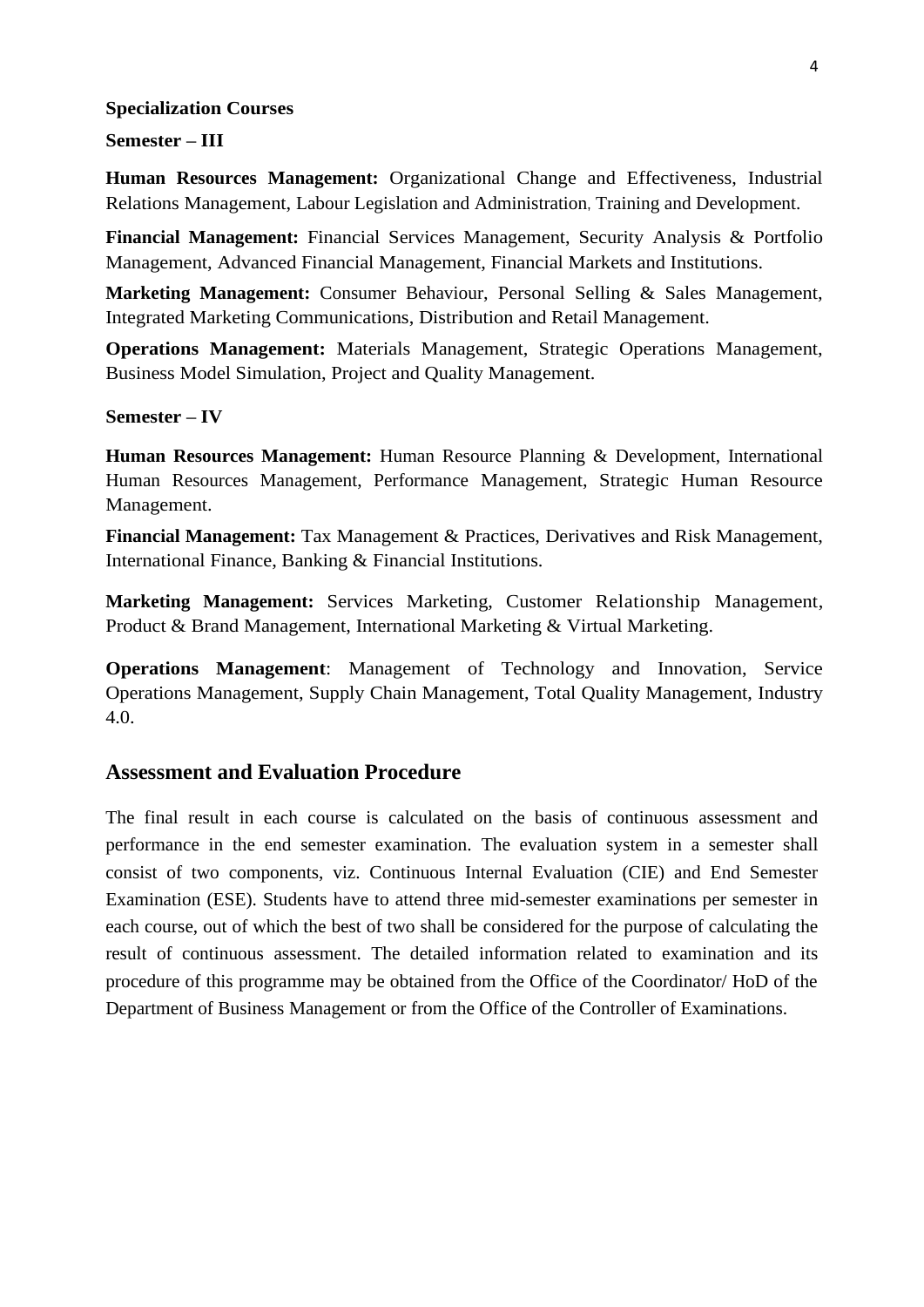# **Important Date (s) Session: 2021-22**

| <b>Particulars</b>                                                                              | Tentative Date (s)*   |
|-------------------------------------------------------------------------------------------------|-----------------------|
| Online admission registration starts                                                            | 11 October 2021       |
| Online admission registration ends                                                              | 10 November 2021      |
| Publication of provisionally shortlisted candidates for Personal<br>Interview (PI) at cuo.ac.in | 16 November 2021      |
| Online/offline Personal Interview (PI)                                                          | $20 \& 21$ November   |
| Declaration of admission Merit List                                                             | 24 November 2021      |
| Document verification and fee deposit for admission Merit List                                  | 01 & 02 December 2021 |
| Declaration of additional <sup>**</sup> Merit List (if seats are vacant)                        | 08 December 2021      |
| Document verification and fee deposit for additional Merit List                                 | 14 & 15 December 2021 |
| Commencement of classes                                                                         | 18 December 2021      |

\*The aspirants are requested to visit the CUO website (**[www.cuo.ac.in](http://www.cuo.ac.in/)**) regularly for updates.

\*\* If seats are vacant, more additional merit lists may be published.

# **Special Attention**

We will encourage and appreciate the working executives /professionals from NALCO, HAL, NAD, Ministry of Defence, DRDO, COBRA, BSF, CCBF, ICAR Institutes, Agriculture University/ Institutes, Research Institutes, Banking professionals-both in Private and Nationalized Banks, Police and Para Military Forces, Indian Railways, State Government Employees, Central Government Employees, Private Sector Employees/ Development Sector Professionals/ Co-operative Employees/ Individual Entrepreneurs, working in and around Koraput, Jeypore, Rayagada, Gunupur, Nabarangpur, Parlakhemundi, Vizianagaram and Visakhapatnam (Andhra Pradesh), Berhampur, Kalahandi, Bastar (Chhattisgarh) to apply for this course.

### **Salient Features of MBA (Executive) Programme at CUO**

- A NAAC accredited and NIRF-ranked Central University, established by an Act of Parliament of India, 2009
- Standards prescribed by AICTE, UGC and MoE
- Blended mode of teaching (online and face-to-face)
- A band of experienced faculty members and resource persons from premium Institutes
- Smart classroom, Wi-Fi campus, computer laboratory and central library
- Webinars/seminars, Industrial visits, Projects, Symposium, Conferences, Workshop, and Peer learning, Personal Contact Programmes (PCPs)
- Career growth to top management positions ahead of competitors
- The curriculum presents opportunities to intensify participants understanding both parallel functional area subjects
- An excellent combination of pedagogy involving interactive class sessions, case analysis simulations and project work and application of concepts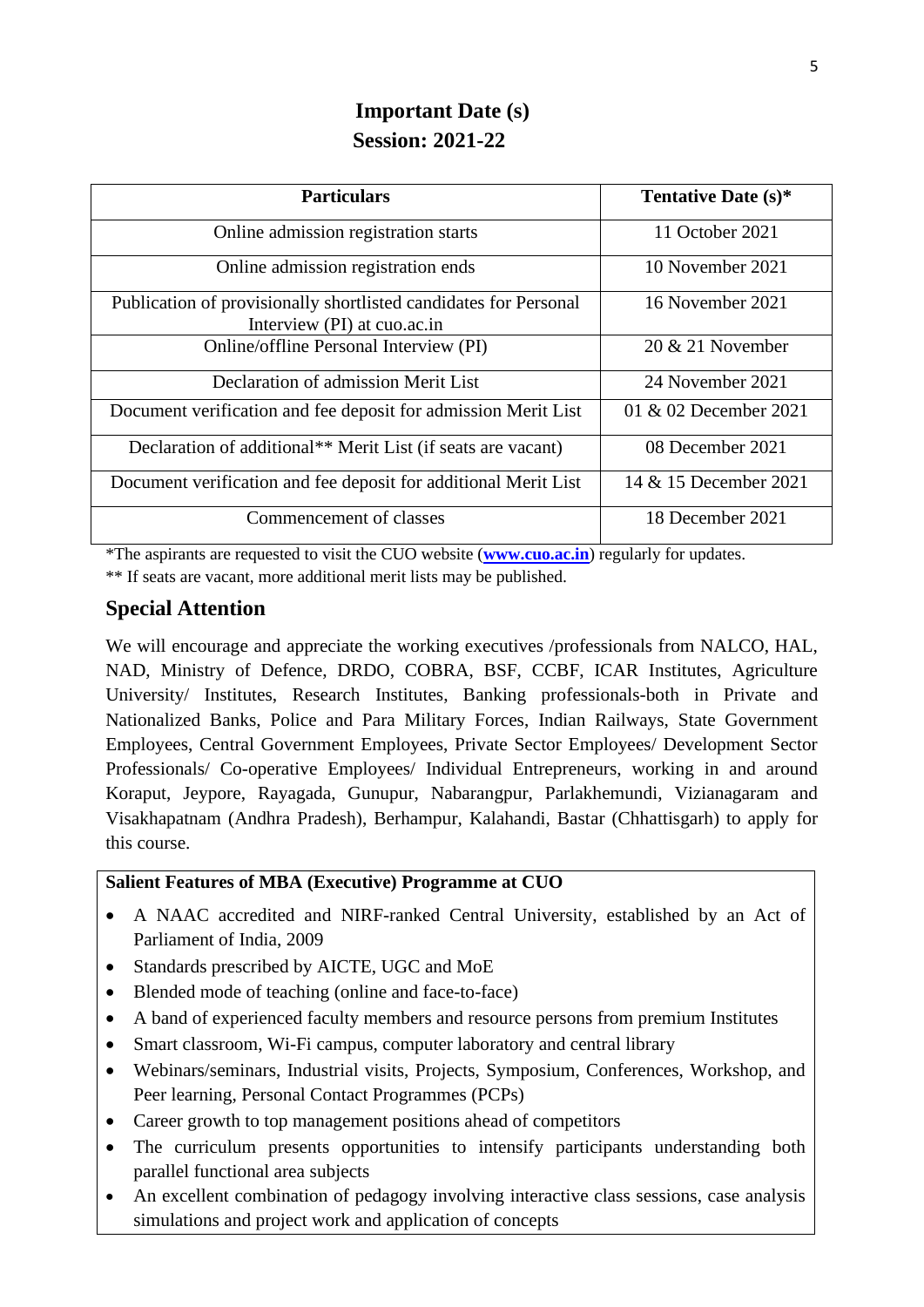**Prof. Sharat Kumar Palita** Vice Chancellor Central University of Odisha



**Sh. K. Kosala Rao** Finance Officer Central University of Odisha



**Dr. Ram Shankar** Controller of Examination Central University of Odisha



Registrar Central University of Odisha



**Prof. Ranjit Singh Professor,**  Department of Management Studies, Indian Institute of Information Technology, Allahabad



**Dr. Rabindra Swain Reader** P.G. Department of Commerce Utkal University, VaniVihar, Bhubaneswar, Odisha



**Dr. Sandeep Kumar Kujur Assistant Professor** Institute of Public Enterprise Hyderabad.



**Dr. Subash Chandra Pattnaik, Coordinator,** Department of Business Management, Central University of Odisha 9438049768/8658227805



**Prof. Arun Kumar Panda, Retd Professor** PG Department of Business Administration, Berhampur University, Berhampur



**Dr. Lalatendu Keshari Jena Assistant Professor** School of Human Resources Management Xavier University, Bhubaneswar



**Ms Akshita Bahuguna Director & Edupreneur**, Future icons Foundation Delhi

**Prof. Shakti Ranjan Mohapatra Dean (Management)** Biju Patnaik University of Technology, Odisha



*Visiting Faculty...*

**Prof. E. Rajarao Former Visiting Professor,** Department of English Language and Literature, Central University of Odisha, Koraput



**Dr. Bhavya Ahuja Grover Assistant Professor,**  Department of Computer Science Ramanujan College, University Of Delhi



**Prof. Bidhu Bhusan Mishra Professor,** Department of Business Administration Utkal University, Bhubaneswar,

Odisha



**Dr Usha Nori Assistant Professor,** Institute of Public Enterprise Hyderabad, Telangana.



**Prasant Kumar Behera HoD I/c,**  Department of Business Management, Central University of Odisha 9861190395/9438483800